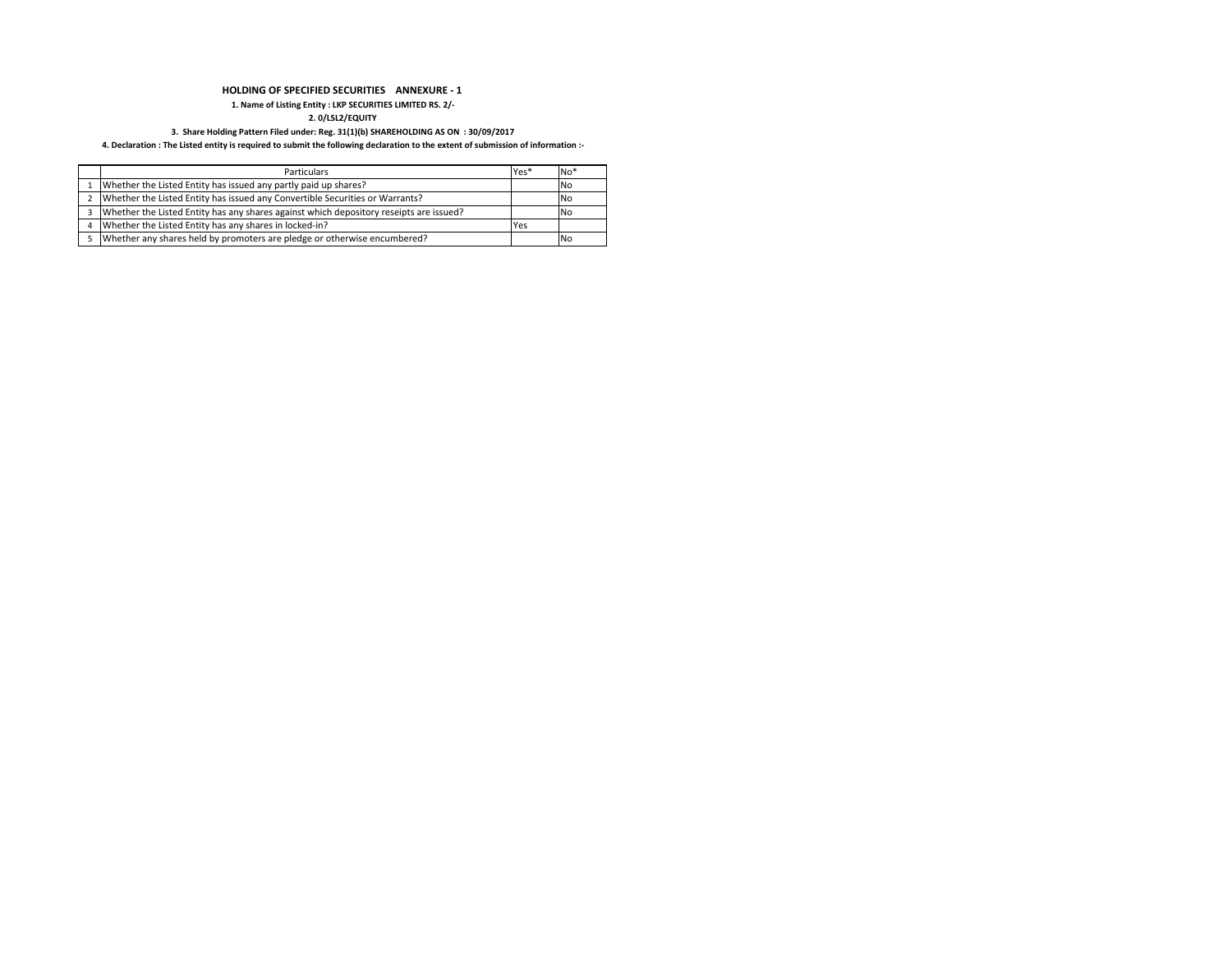### **Table I - Summary Statement holding of specified securities**

| Cat I | Category of shareholder (II)        | Nos. of | No. of        | No. of        |               |                | No. of No of voting Rights held in each |            | No of                | Total             | Number of Locked in |              | <b>Number of shares</b>        |              | <b>Number</b>       |
|-------|-------------------------------------|---------|---------------|---------------|---------------|----------------|-----------------------------------------|------------|----------------------|-------------------|---------------------|--------------|--------------------------------|--------------|---------------------|
| ego   |                                     | share   | fully paid    | Partly        | <b>Shares</b> |                | class of securities (IX)                |            | shares               | <b>Sharehold</b>  |                     | shares (XII) | pledged or otherwise of equity |              |                     |
| ry    |                                     | holders | up equity     | paid-up under |               |                |                                         |            | underlyin ing as a % |                   |                     |              | encumbered (XIII)              |              | shares              |
| (1)   |                                     | (III)   | shares        | equity        | ying          |                | No of voting Rights                     | Total as a |                      | assuming          |                     |              |                                |              | held in             |
|       |                                     |         | held (IV)     | shares        | <b>Depos</b>  | <b>Class Y</b> | <b>Total</b>                            | $%$ of     | outstandi            | full              | No.(a)              | As a % of    | No.(a)                         |              | As a % of demateria |
|       |                                     |         |               | held (V)      | itory         |                |                                         | $(A+B+C)$  | ng                   | <b>Conversio</b>  |                     | <b>Total</b> |                                | <b>Total</b> | lized               |
|       |                                     |         |               |               | Receip        |                |                                         |            | convertibl           | n of              |                     | shares       |                                | shares       | Form                |
|       |                                     |         |               |               | ts (VI)       |                |                                         |            | e                    | <b>convertibl</b> |                     | held (b)     |                                | held (b)     | (XIV)               |
|       |                                     |         |               |               |               |                |                                         |            | <b>Securities</b>    |                   |                     |              |                                |              |                     |
|       | (A) Promoter and Promoter Group     |         | 8 47144118    |               |               |                | 0 47144118                              | 64.39      |                      |                   | 64.39 14644260      | 31.06        |                                |              | 0.00 47144118       |
| (B)   | Public                              |         | 6084 26077178 |               |               |                | 0 26077178                              | 35.61      |                      | 35.61             | 37400               | 0.14         | N/A                            |              | N/A 23588718        |
| (C)   | Non Promoter - Non Public           |         |               |               |               |                |                                         |            |                      |                   |                     |              |                                |              |                     |
|       | (C1) Shares underlying DRs          |         |               |               |               |                |                                         | 0.00       |                      | 0.00              |                     | 0.00         | N/A                            | N/A          | 0                   |
|       | (C2) Shares held by Employee Trusts |         |               |               |               |                |                                         | 0.00       |                      | 0.00              |                     | 0.00         | N/A                            | N/A          |                     |
|       | Total                               |         | 6092 73221296 |               |               |                | 0 73221296                              | 100.00     |                      |                   | 100.00 14681660     | 20.05        |                                |              | 0.00 70732836       |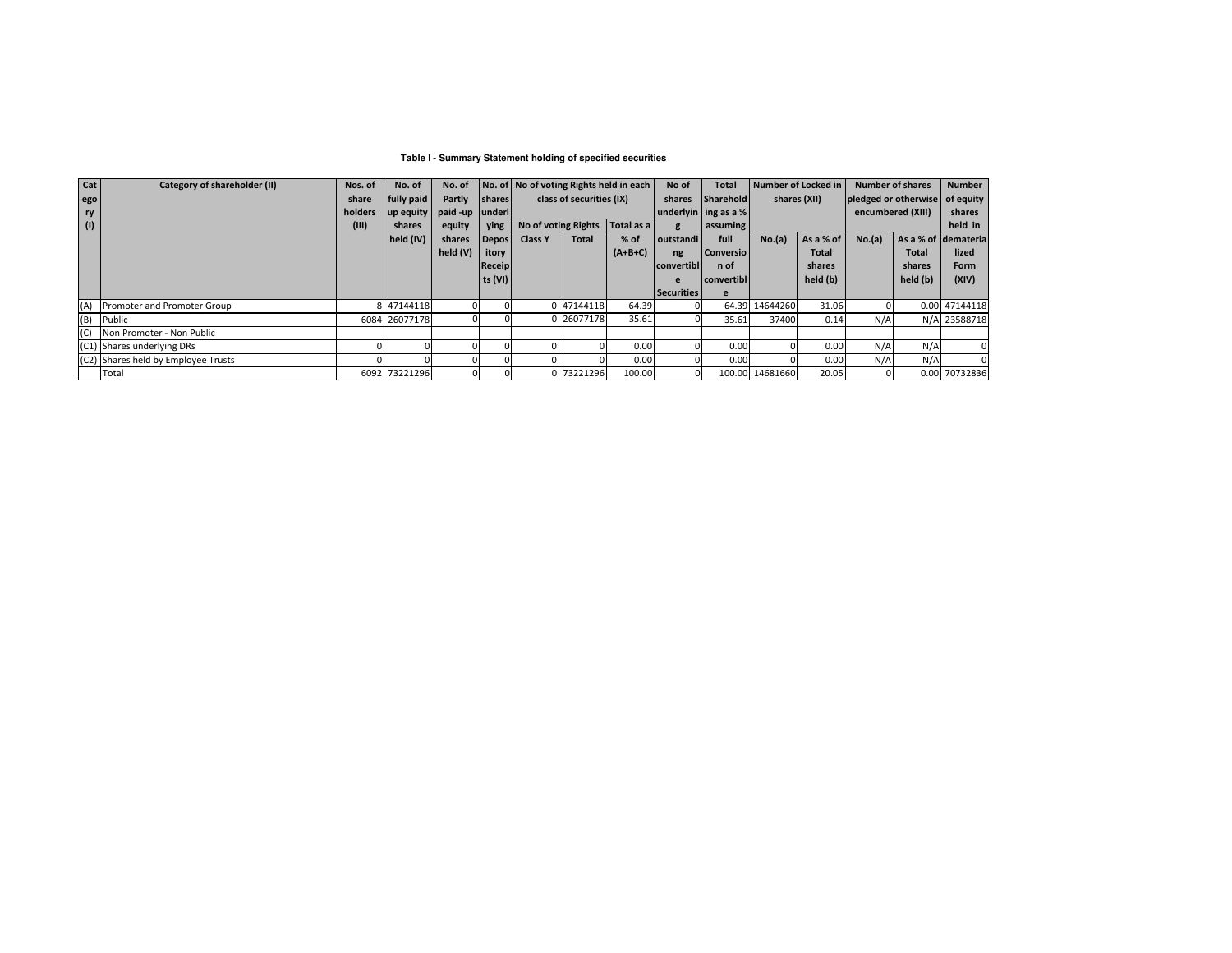## Table II - Statement showing Shareholding Pattern of the Promoter and Promoter Group

|                | Category & Name of the Shareholder (I)                                          | <b>PAN (II)</b> | Nos. of<br>share<br>holders<br>(III) | No. of<br>fully paid equity<br>up equity shares<br>shares<br>held (IV) | No. of<br>Partly<br>paid-<br>up<br>held<br>(V) | Class X    | securities (IX)<br><b>No of voting Rights</b><br><b>Class Y</b> | No of voting Rights held in each class of<br><b>Total</b> | Total as a<br>voting<br>rights | No of<br>shares<br>$\mathbf{g}$<br>% of Total outstandi<br>ng<br>convertibl<br>e<br><b>Securities</b> | <b>Total</b><br><b>Sharehold</b><br>underlyin ing as a % Number of Locked in pledged or otherwise<br>assuming<br>full<br><b>Conversio</b><br>n of<br>convertibl<br>e | shares (XII)<br>No.(a) | As a % of<br><b>Total</b><br>shares<br>held (b) | <b>Number of shares</b><br>No.(a) | encumbered (XIII)<br>As a % of<br>Total<br>shares<br>held (b) |
|----------------|---------------------------------------------------------------------------------|-----------------|--------------------------------------|------------------------------------------------------------------------|------------------------------------------------|------------|-----------------------------------------------------------------|-----------------------------------------------------------|--------------------------------|-------------------------------------------------------------------------------------------------------|----------------------------------------------------------------------------------------------------------------------------------------------------------------------|------------------------|-------------------------------------------------|-----------------------------------|---------------------------------------------------------------|
|                | Indian                                                                          |                 |                                      |                                                                        |                                                |            |                                                                 |                                                           |                                |                                                                                                       |                                                                                                                                                                      |                        |                                                 |                                   |                                                               |
| (a)            | Individuals/HUFs                                                                |                 | $\mathbf 0$                          | $\Omega$                                                               | $\Omega$                                       | U          | $\Omega$                                                        |                                                           | 0.00                           | $\Omega$                                                                                              | 0.00                                                                                                                                                                 | $\mathbf 0$            | 0.00                                            | $\Omega$                          | 0.00                                                          |
| (b)            | Central Govt./State Govt.                                                       |                 | $\mathbf 0$                          | $\Omega$                                                               | $\Omega$                                       |            | $\Omega$                                                        |                                                           | 0.00                           | $\Omega$                                                                                              | 0.00                                                                                                                                                                 | $\mathbf 0$            | 0.00                                            | $\Omega$                          | 0.00                                                          |
| (c)            | Financial Institutions/Banks                                                    |                 | $\Omega$                             | $\Omega$                                                               | $\Omega$                                       | $\Omega$   | $\Omega$                                                        | $\Omega$                                                  | 0.00                           | $\Omega$                                                                                              | 0.00                                                                                                                                                                 | $\mathbf 0$            | 0.00                                            | $\Omega$                          | 0.00                                                          |
| (d)            | Any Other                                                                       |                 |                                      |                                                                        |                                                |            |                                                                 |                                                           |                                |                                                                                                       |                                                                                                                                                                      |                        |                                                 |                                   |                                                               |
|                | d(1) Bodies Corporate                                                           |                 |                                      | 2 23742120                                                             |                                                | 0 23742120 |                                                                 | 0 23742120                                                | 32.43                          | $\Omega$                                                                                              | 32.43                                                                                                                                                                | $\mathbf 0$            | 0.00                                            | $\Omega$                          | 0.00                                                          |
|                | <b>BHAVNA HOLDINGS PRIVATE LTD</b>                                              | AAACB2152R      |                                      | 8457030                                                                |                                                | 8457030    |                                                                 | 8457030                                                   | 11.55                          | $\Omega$                                                                                              | 11.55                                                                                                                                                                | $\mathbf{0}$           | 0.00                                            | $\Omega$                          | 0.00                                                          |
|                | SEA GLIMPSE INVESTMENTS PVT LTD                                                 | AAACS8600H      |                                      | 15285090                                                               |                                                | 0 15285090 |                                                                 | 15285090                                                  | 20.88                          | $\Omega$                                                                                              | 20.88                                                                                                                                                                | $\mathbf{0}$           | 0.00                                            | $\Omega$                          | 0.00                                                          |
|                | d(2) Directors Relatives                                                        |                 |                                      | 5 22797666                                                             |                                                | 0 22797666 |                                                                 | 0 22797666                                                | 31.14                          | $\Omega$                                                                                              |                                                                                                                                                                      | 31.14 14644260         | 64.24                                           | $\Omega$                          | 0.00                                                          |
|                | <b>IRA PRATIK DOSHI</b>                                                         | BUNPD4245E      |                                      | 600000                                                                 |                                                | 600000     | $\Omega$                                                        | 600000                                                    | 0.82                           | $\Omega$                                                                                              | 0.82                                                                                                                                                                 | $\Omega$               | 0.00                                            | $\Omega$                          | 0.00                                                          |
|                | MAHENDRA VASANTRAI DOSHI                                                        | AAAFL0114A      |                                      | 12339216                                                               |                                                | 12339216   | $\cap$                                                          | 12339216                                                  | 16.85                          | $\Omega$                                                                                              | 16.85                                                                                                                                                                | 12339216               | 100.00                                          | $\Omega$                          | 0.00                                                          |
|                | MAHENDRA VASANTRAI DOSHI                                                        | AABPD2864Q      |                                      | 9158100                                                                |                                                | 9158100    | $\Omega$                                                        | 9158100                                                   | 12.51                          | $\Omega$                                                                                              | 12.51                                                                                                                                                                | 2305044                | 25.17                                           | $\Omega$                          | 0.00                                                          |
|                | <b>SAMAYA PRATIK DOSHI</b>                                                      | CEUPD9593K      |                                      | 600000                                                                 |                                                | 600000     | $\Omega$                                                        | 600000                                                    | 0.82                           | $\Omega$                                                                                              | 0.82                                                                                                                                                                 | 0                      | 0.00                                            | $\Omega$                          | 0.00                                                          |
|                | SHITAL A SONPAL                                                                 | AADPD1185C      |                                      | 100350                                                                 |                                                | 100350     |                                                                 | 100350                                                    | 0.14                           | $\Omega$                                                                                              | 0.14                                                                                                                                                                 | $\mathbf 0$            | 0.00                                            | $\Omega$                          | 0.00                                                          |
|                | d(3) Directors                                                                  |                 |                                      | 604332                                                                 |                                                | 604332     |                                                                 | 604332                                                    | 0.83                           | $\Omega$                                                                                              | 0.83                                                                                                                                                                 | $\mathbf 0$            | 0.00                                            | $\Omega$                          | 0.00                                                          |
|                | PRATIK M DOSHI                                                                  | ACQPD7772E      |                                      | 604332                                                                 |                                                | 604332     |                                                                 | 604332                                                    | 0.83                           | $\Omega$                                                                                              | 0.83                                                                                                                                                                 | $\Omega$               | 0.00                                            | $\Omega$                          | 0.00                                                          |
|                | Sub Total (A)(1)                                                                |                 |                                      | 8 47144118                                                             |                                                | 47144118   |                                                                 | 0 47144118                                                | 64.39                          | $\Omega$                                                                                              |                                                                                                                                                                      | 64.39 14644260         | 31.06                                           | $\Omega$                          | 0.00                                                          |
| $\overline{2}$ | Foreign                                                                         |                 |                                      |                                                                        |                                                |            |                                                                 |                                                           |                                |                                                                                                       |                                                                                                                                                                      |                        |                                                 |                                   |                                                               |
| (a)            | Individuals(NRI/Foreign Individuals)                                            |                 | $\mathbf 0$                          | $\mathbf 0$                                                            | $\mathbf 0$                                    | ŋ          | $\Omega$                                                        | $\Omega$                                                  | 0.00                           | $\Omega$                                                                                              | 0.00                                                                                                                                                                 | $\mathbf{0}$           | 0.00                                            | $\Omega$                          | 0.00                                                          |
| (b)            | Government                                                                      |                 | $\mathbf 0$                          | $\Omega$                                                               | $\Omega$                                       | $\Omega$   | $\Omega$                                                        |                                                           | 0.00                           | $\Omega$                                                                                              | 0.00                                                                                                                                                                 | $\mathbf 0$            | 0.00                                            | $\Omega$                          | 0.00                                                          |
| (c)            | Institutions                                                                    |                 | $\mathbf 0$                          | $\mathbf 0$                                                            | $\Omega$                                       | $\Omega$   | $\Omega$                                                        | $\Omega$                                                  | 0.00                           | $\Omega$                                                                                              | 0.00                                                                                                                                                                 | $\mathbf{0}$           | 0.00                                            | $\overline{0}$                    | 0.00                                                          |
| (d)            | Foreign Portfolio Investor                                                      |                 | $\mathbf 0$                          | $\Omega$                                                               | $\Omega$                                       | $\Omega$   | $\Omega$                                                        | $\Omega$                                                  | 0.00                           | $\mathbf 0$                                                                                           | 0.00                                                                                                                                                                 | $\mathbf{0}$           | 0.00                                            | $\overline{0}$                    | 0.00                                                          |
| (e)            | Any Other(specify)                                                              |                 | $\mathbf 0$                          | $\Omega$                                                               | $\Omega$                                       |            | $\Omega$                                                        | $\Omega$                                                  | 0.00                           | $\Omega$                                                                                              | 0.00                                                                                                                                                                 | $\mathbf{0}$           | 0.00                                            | $\Omega$                          | 0.00                                                          |
|                | Sub Total (A)(2)                                                                |                 | $\Omega$                             | n                                                                      |                                                |            | $\Omega$                                                        |                                                           | 0.00                           | $\Omega$                                                                                              | 0.00                                                                                                                                                                 | $\Omega$               | 0.00                                            | $\Omega$                          | 0.00                                                          |
|                | <b>Total Shareholding of Promoter and Promoter Group</b><br>$(A)=(A)(1)+(A)(2)$ |                 |                                      | 8 47144118                                                             |                                                | 0 47144118 |                                                                 | 0 47144118                                                | 64.39                          | $\Omega$                                                                                              |                                                                                                                                                                      | 64.39 14644260         | 31.06                                           | $\Omega$                          | 0.00                                                          |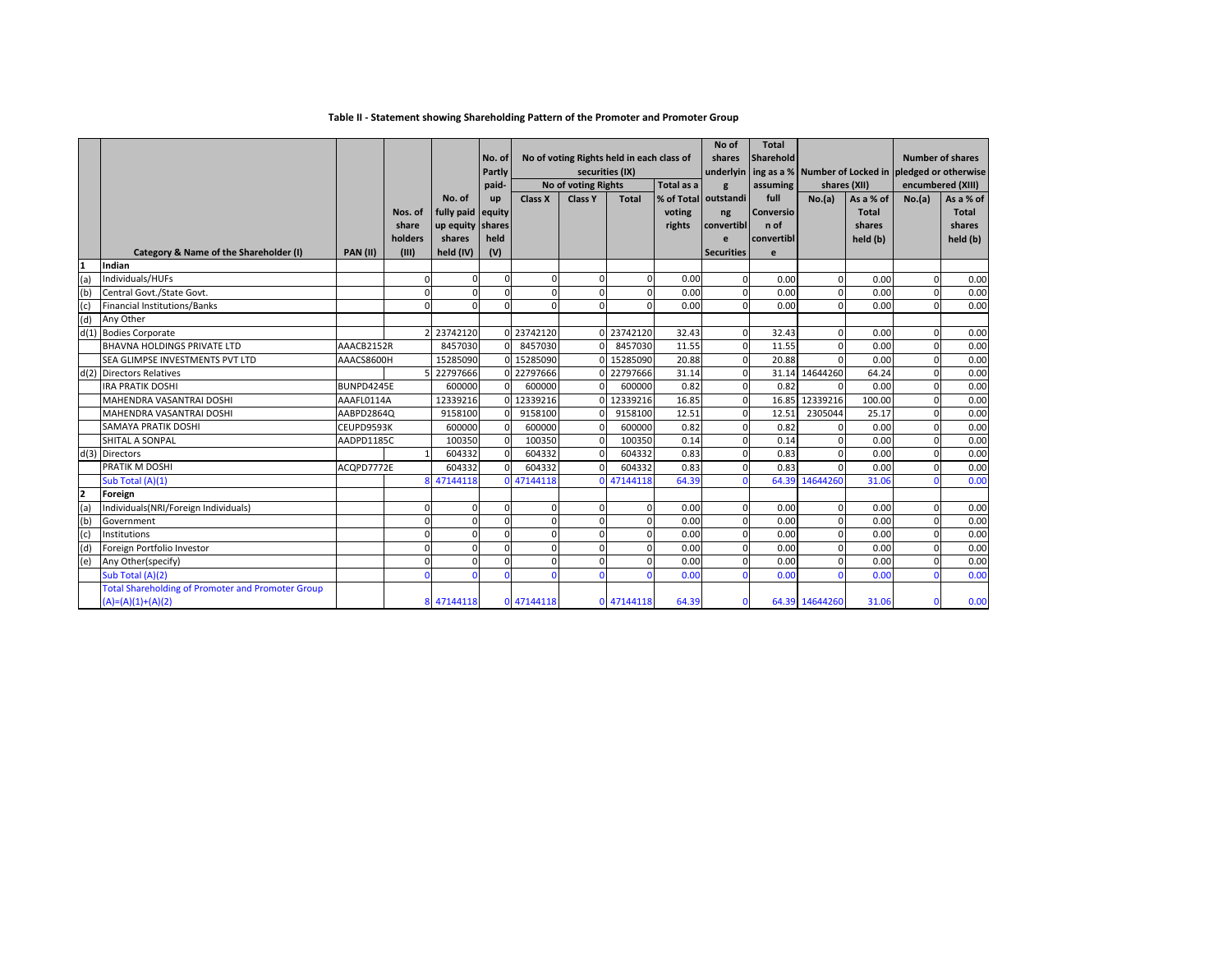## Table III - Statement showing Shareholding Pattern of the Public Shareholder

|                |                                                            |                 |             |               | No. of<br>Partly | No of voting Rights held in each class of<br>securities (IX) |                                       |              |                          | No of<br>shares<br>underlyin | <b>Total</b><br><b>Sharehold</b> | ing as a % Number of Locked in pledged or otherwise |              | <b>Number of shares</b>     |              | <b>Number</b><br>of equity |
|----------------|------------------------------------------------------------|-----------------|-------------|---------------|------------------|--------------------------------------------------------------|---------------------------------------|--------------|--------------------------|------------------------------|----------------------------------|-----------------------------------------------------|--------------|-----------------------------|--------------|----------------------------|
|                |                                                            |                 |             | No. of        | paid-<br>up      | Class X                                                      | No of voting Rights<br><b>Class Y</b> | <b>Total</b> | Total as a<br>% of Total | g<br>outstandi               | assuming<br>full                 | shares (XII)<br>No.(a)                              | As a % of    | encumbered (XIII)<br>No.(a) | As a % of    | shares<br>held in          |
|                |                                                            |                 | Nos. of     | fully paid    | equity           |                                                              |                                       |              | voting                   | ng                           | Conversio                        |                                                     | <b>Total</b> |                             | <b>Total</b> | demateria                  |
|                |                                                            |                 | share       | up equity     | shares           |                                                              |                                       |              | rights                   | convertibl                   | n of                             |                                                     | shares       |                             | shares       | lized                      |
|                |                                                            |                 | holders     | shares        | held             |                                                              |                                       |              |                          | e                            | convertibl                       |                                                     | held (b)     |                             | held (b)     | Form                       |
|                | Category & Name of the shareholder (I)                     | <b>PAN (II)</b> | (III)       | held (IV)     | (V)              |                                                              |                                       |              |                          | <b>Securities</b>            | e                                |                                                     |              |                             |              | (XIV)                      |
| 1              | <b>Institutions</b>                                        |                 |             |               |                  |                                                              |                                       |              |                          |                              |                                  |                                                     |              |                             |              |                            |
| (a)            | <b>Mutual Funds</b>                                        |                 | 3           | 8400          | $\mathbf 0$      | 8400                                                         | $\mathbf 0$                           | 8400         | 0.01                     | 0                            | 0.01                             | $\mathbf{0}$                                        | 0.00         | $\mathbf{0}$                | 0.00         | $\mathbf 0$                |
| (b)            | Venture Capital Funds                                      |                 | $\Omega$    | $\Omega$      | $\mathbf 0$      | $\Omega$                                                     | $\Omega$                              | $\Omega$     | 0.00                     | $\Omega$                     | 0.00                             | $\Omega$                                            | 0.00         | $\Omega$                    | 0.00         | $\mathbf 0$                |
| (c)            | Alternate Investments Funds                                |                 | $\mathbf 0$ | $\Omega$      | $\mathbf{0}$     | $\mathbf 0$                                                  | $\mathbf 0$                           | $\Omega$     | 0.00                     | $\mathbf 0$                  | 0.00                             | $\mathbf{0}$                                        | 0.00         | $\mathbf{0}$                | 0.00         | $\mathbf 0$                |
| (d)            | Foreign Venture Capital Investors                          |                 | $\mathbf 0$ | $\Omega$      | $\mathbf{0}$     | $\Omega$                                                     | $\mathbf 0$                           | $\Omega$     | 0.00                     | $\Omega$                     | 0.00                             | $\mathbf 0$                                         | 0.00         | $\mathbf 0$                 | 0.00         | $\mathbf 0$                |
| (e)            | Foreign Portfolio Investors                                |                 |             | 3381882       | $\overline{0}$   | 3381882                                                      | $\overline{0}$                        | 3381882      | 4.62                     | $\Omega$                     | 4.62                             | $\mathbf 0$                                         | 0.00         | $\Omega$                    | 0.00         | 3381882                    |
| (f)            | Financial Institutions/Banks                               |                 |             | 15300         | $\overline{0}$   | 15300                                                        | $\Omega$                              | 15300        | 0.02                     | $\Omega$                     | 0.02                             | $\overline{0}$                                      | 0.00         | $\Omega$                    | 0.00         | 300                        |
| (g)            | <b>Insurance Companies</b>                                 |                 | $\Omega$    |               | $\mathbf{0}$     |                                                              | $\Omega$                              |              | 0.00                     | $\Omega$                     | 0.00                             | $\mathbf{0}$                                        | 0.00         | $\mathbf 0$                 | 0.00         | $\mathbf 0$                |
| (h)            | Provident Funds / Pension Funds                            |                 | $\mathbf 0$ |               | $\mathbf 0$      | $\Omega$                                                     | $\mathbf 0$                           | $\Omega$     | 0.00                     |                              | 0.00                             | $\mathbf{0}$                                        | 0.00         | $\Omega$                    | 0.00         | $\mathbf 0$                |
| (i)            | Any other (specify)                                        |                 | $\mathbf 0$ | $\Omega$      | $\mathbf{0}$     | $\Omega$                                                     | $\mathbf 0$                           | $\Omega$     | 0.00                     | $\mathbf 0$                  | 0.00                             | $\mathbf 0$                                         | 0.00         | $\mathbf 0$                 | 0.00         | $\mathbf 0$                |
| i(1)           | Foreign Institutional Investors                            |                 | $\Omega$    | $\Omega$      | $\overline{0}$   | U                                                            | $\mathbf 0$                           | $\Omega$     | 0.00                     | $\mathbf 0$                  | 0.00                             | $\overline{0}$                                      | 0.00         | $\overline{0}$              | 0.00         | $\Omega$                   |
|                | <b>GROVSNOR INVESTMENT FUND LTD</b>                        | AADCG9900H      |             | 2400000       | $\overline{0}$   | 2400000                                                      | $\mathbf 0$                           | 2400000      | 3.28                     | $\mathbf{0}$                 | 3.28                             | $\mathbf 0$                                         | 0.00         | $\mathbf{0}$                | 0.00         | 2400000                    |
|                | Sub Total (B)(1)                                           |                 | 10          | 3405582       |                  | 340558                                                       | $\Omega$                              | 3405582      | 4.65                     | $\Omega$                     | 4.65                             | $\Omega$                                            | 0.00         | $\Omega$                    | 0.00         | 3382182                    |
| $\overline{2}$ | Central Government/State Government(s)/ President of India |                 |             |               |                  |                                                              |                                       |              |                          |                              |                                  |                                                     |              |                             |              |                            |
| (a)            | Central Govt./State Govt.                                  |                 | $\mathbf 0$ | $\Omega$      | $\mathbf 0$      | $\Omega$                                                     | $\Omega$                              | $\Omega$     | 0.00                     | $\Omega$                     | 0.00                             | $\mathbf 0$                                         | 0.00         | $\Omega$                    | 0.00         | $\mathbf 0$                |
|                | Sub Total (B)(2)                                           |                 | $\Omega$    |               | $\Omega$         | $\Omega$                                                     | $\Omega$                              | $\Omega$     | 0.00                     | $\Omega$                     | 0.00                             | $\Omega$                                            | 0.00         | $\mathbf 0$                 | 0.00         | $\mathbf 0$                |
| æ,             | <b>Non-Institutions</b>                                    |                 |             |               |                  |                                                              |                                       |              |                          |                              |                                  |                                                     |              |                             |              |                            |
| (a)            | Individual                                                 |                 | $\Omega$    |               | $\overline{0}$   |                                                              | $\mathbf 0$                           | O            | 0.00                     |                              | 0.00                             | $\mathbf{0}$                                        | 0.00         | $\Omega$                    | 0.00         | $\Omega$                   |
| (ai)           | Ind-Hold nominal shr capital upto Rs.2L                    |                 | 5647        | 10757015      |                  | 0 10757015                                                   | $\mathbf 0$                           | 10757015     | 14.69                    |                              | 14.69                            | 37300                                               | 0.35         | $\Omega$                    | 0.00         | 8934211                    |
| (aii)          | Ind-Hold nominal shr capital in excess of Rs.2L            |                 | 6           | 1766838       |                  | 1766838                                                      | $\Omega$                              | 1766838      | 2.41                     | $\Omega$                     | 2.41                             | $\mathbf 0$                                         | 0.00         | $\mathbf 0$                 | 0.00         | 1766838                    |
|                | SAYANTA BASU                                               | AHXPB9515B      |             | 917352        | $\overline{0}$   | 917352                                                       | $\mathbf 0$                           | 917352       | 1.25                     | $\mathbf{0}$                 | 1.25                             | $\overline{0}$                                      | 0.00         | $\mathbf{0}$                | 0.00         | 917352                     |
| (b)            | NBFCs Registered with RBI                                  |                 | $\mathbf 0$ | $\mathbf{0}$  | $\mathbf 0$      | $\mathbf 0$                                                  | $\mathbf{0}$                          | $\mathbf{0}$ | 0.00                     | $\mathbf 0$                  | 0.00                             | $\overline{0}$                                      | 0.00         | $\overline{0}$              | 0.00         | $\mathbf 0$                |
| (c)            | <b>Employees Trusts</b>                                    |                 | $\Omega$    | $\Omega$      | $\Omega$         | $\Omega$                                                     | $\mathbf{0}$                          | $\Omega$     | 0.00                     | $\Omega$                     | 0.00                             | $\overline{0}$                                      | 0.00         | $\Omega$                    | 0.00         | $\mathbf 0$                |
| (d)            | Overseas Depositories (holding DRs) (balancing figure)     |                 | $\Omega$    | $\Omega$      | 0                |                                                              | 0                                     |              | 0.00                     |                              | 0.00                             | $\mathbf{0}$                                        | 0.00         | $\Omega$                    | 0.00         | $\mathbf 0$                |
| (e)            | Any Other                                                  |                 | $\Omega$    |               | $\Omega$         | $\Omega$                                                     | $\overline{0}$                        | <sup>0</sup> | 0.00                     | $\Omega$                     | 0.00                             | $\mathbf 0$                                         | 0.00         | $\mathbf 0$                 | 0.00         | $\Omega$                   |
| e(1)           | <b>Bodies Corporate</b>                                    |                 | 122         | 3726105       | $\overline{0}$   | 3726105                                                      | $\overline{0}$                        | 3726105      | 5.09                     | $\Omega$                     | 5.09                             | $\overline{0}$                                      | 0.00         | $\mathbf 0$                 | 0.00         | 3678099                    |
|                | MARYTIME TRIMPEX PRIVATE LIMITED                           | AACCM0463C      |             | 784794        | $\Omega$         | 784794                                                       | $\Omega$                              | 784794       | 1.07                     | $\Omega$                     | 1.07                             | $\overline{0}$                                      | 0.00         | $\Omega$                    | 0.00         | 784794                     |
|                | SADGURU EXPRESS PRIVATE LIMITED                            | AAICS5556N      |             | 1087218       | $\mathbf{0}$     | 1087218                                                      | $\Omega$                              | 1087218      | 1.48                     | $\Omega$                     | 1.48                             | $\overline{0}$                                      | 0.00         | $\Omega$                    | 0.00         | 1087218                    |
|                | e(2) Clearing member                                       |                 | 20          | 985073        | $\overline{0}$   | 985073                                                       | $\mathbf 0$                           | 985073       | 1.35                     | $\mathbf 0$                  | 1.35                             | $\mathbf{0}$                                        | 0.00         | $\mathbf 0$                 | 0.00         | 985073                     |
|                | PADMAKSHI FINANCIAL SERVICES PRIVATE LTD                   | AABCP2260K      |             | 928076        | $\overline{0}$   | 928076                                                       | $\mathbf 0$                           | 928076       | 1.27                     | $\mathbf 0$                  | 1.27                             | $\overline{0}$                                      | 0.00         | $\overline{0}$              | 0.00         | 928076                     |
| e(3) NRIs      |                                                            |                 | 276         | 1030455       | $\overline{0}$   | 1030455                                                      | $\mathbf 0$                           | 1030455      | 1.41                     | $\Omega$                     | 1.41                             | $\mathbf 0$                                         | 0.00         | $\overline{0}$              | 0.00         | 436305                     |
|                | e(4) Foreign Corp Bodies (Including FDI)                   |                 |             | 4364934       | $\mathbf{0}$     | 4364934                                                      | $\mathbf{0}$                          | 4364934      | 5.96                     | $\mathbf{0}$                 | 5.96                             | $\mathbf{0}$                                        | 0.00         | $\overline{0}$              | 0.00         | 4364934                    |
|                | <b>AGRUD CAPITAL PTE LTD</b>                               | AAHCA8709N      |             | 4364934       | $\Omega$         | 4364934                                                      | $\mathbf 0$                           | 4364934      | 5.96                     | $\Omega$                     | 5.96                             | $\mathbf 0$                                         | 0.00         | $\overline{0}$              | 0.00         | 4364934                    |
|                | e(5) Trusts                                                |                 |             | 1200          | $\overline{0}$   | 1200                                                         | $\mathbf 0$                           | 1200         | 0.00                     | $\Omega$                     | 0.00                             | $\Omega$                                            | 0.00         | $\Omega$                    | 0.00         | 1200                       |
| e(6)           | <b>Directors</b>                                           |                 |             | 39976         | $\overline{0}$   | 39976                                                        | $\mathbf 0$                           | 39976        | 0.05                     | $\Omega$                     | 0.05                             | 100                                                 | 0.25         | $\mathbf 0$                 | 0.00         | 39876                      |
|                | Sub Total (B)(3)                                           |                 | 6074        | 2267159       |                  | 0 2267159                                                    | $\mathbf{0}$                          | 2267159      | 30.96                    |                              | 30.96                            | 37400                                               | 0.16         | $\mathbf 0$                 | 0.00         | 20206536                   |
|                |                                                            |                 |             |               |                  |                                                              |                                       |              |                          |                              |                                  |                                                     |              |                             |              |                            |
|                | Total Public Shareholding (B)=(B)(1)+(B)(2)+(B)(3)         |                 |             | 6084 26077178 |                  | 0 26077178                                                   | $\mathbf{0}$                          | 26077178     | 35.61                    |                              | 35.61                            | 37400                                               | 0.14         | $\Omega$                    |              | 0.00 23588718              |